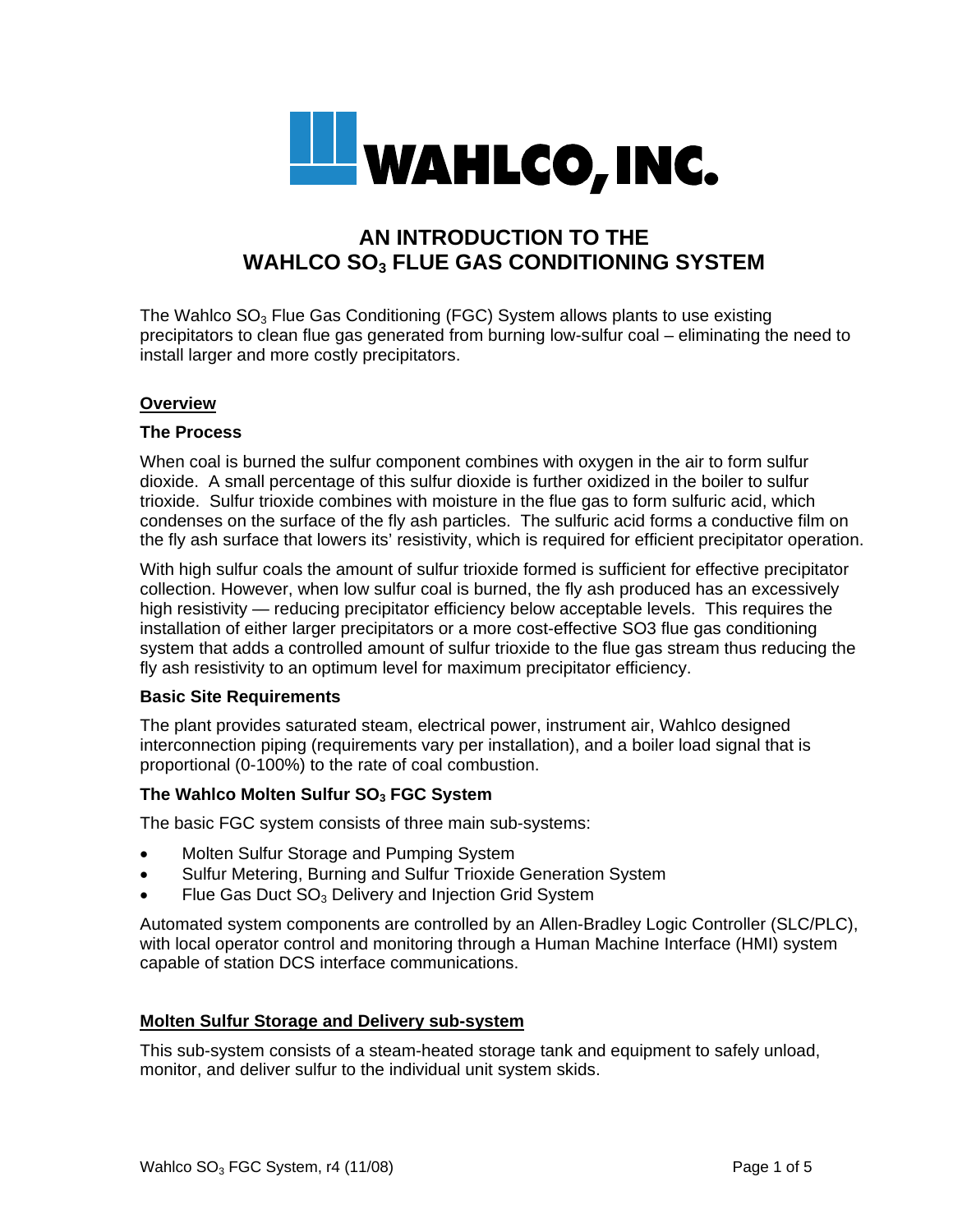#### MOLTEN SULFUR WITH RING MAIN PUMPS FLUE GAS CONDITIONING SYSTEM



# **Sulfur Unloading**

Sulfur is unloaded from the delivery truck through a 3-inch steam-jacketed ball valve and fill-line that connects to an entry point on the top of the sulfur storage tank. Molten sulfur is unloaded by either a steam-jacketed positive displacement gear pump or by pressurizing the delivery truck tank.

Typically, the sulfur delivery tanker supplies a flexible hose with a 3-inch ACME fitting for connection to the storage tank fill point. An optional steam-jacketed unloading hose is available from Wahlco. A 3/4" steam supply hose is connected between the storage tank steam supply valve and the tanker.

The unloading process is monitored by a Level Transmitter that provides the control system with Sulfur Storage Tank level information. To prevent sulfur overflow, a high-level alarm activates whenever the tank level reaches a pre-set limit — a local alarm horn sounds to alert unloading personnel and a 4-20 mA signal is sent to the control system for monitoring.

#### **Sulfur Storage**

Unloaded sulfur is stored in a horizontal cylindrical tank that has a covered vent, two submersible sulfur feed pumps, a level indicator, a steam (fire extinguisher) line, and an access manway. Four steam coils (includes 100% spare design capacity) that use plant supplied saturated steam provide heat to keep the sulfur in a molten state. Access to these internal steam coils is located at one end of the tank.

A temperature indicator is used to locally monitor the tank temperature, while thermocouples provide the system with temperature signals for remote monitoring and control.

#### **Sulfur Delivery**

The molten sulfur in the storage tank is pumped through steam-jacketed piping to multiple system skids, using one of the two submersible-centrifugal feed pumps mounted on top of the storage tank. Both pumps are sized to provide a flow rate above the requirements for all units — resulting in faster startups.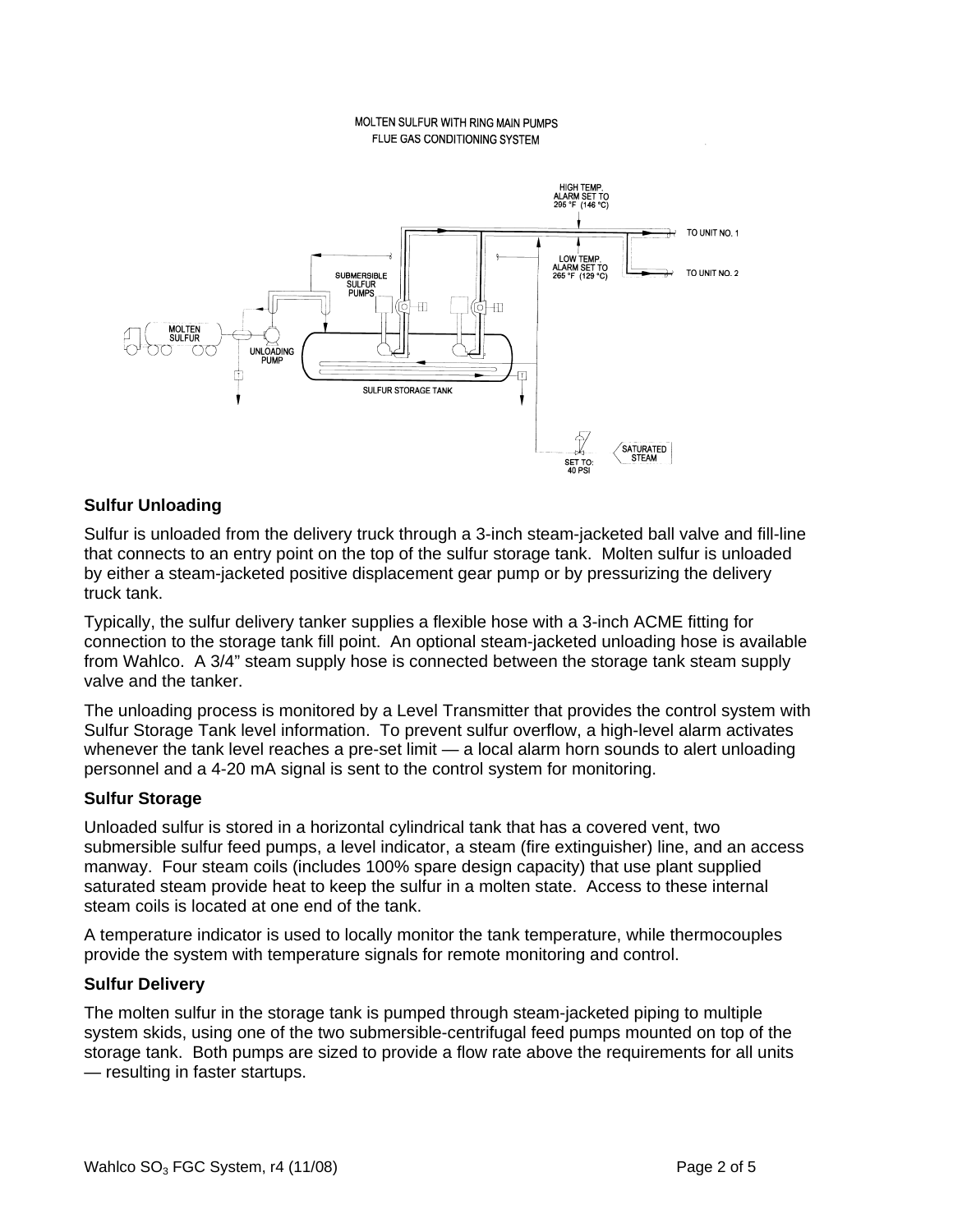Either pump can be started or stopped via system controls. One pump is designated a "duty pump," while the other remains on stand-by. Each pump has an assoiated three-position switch (hand, off, and auto) that allows the stand-by pump to be manually operated for verification without interrupting operations. An orifice at each pump's discharge casing continuously bleeds the minimum flow of molten sulfur required for proper pump operation — the pumps can be run "dead-head" without any flow demand.

Each pump is driven by a simple 3-phase AC constant speed motor. The drive shaft connecting the pump head and motor assembly is steam-jacketed to keep the molten sulfur at the correct temperature. Each pump has an automatic isolation valve that is directly connected to that pump's motor starter; when the pump is started, the associated valve opens to allow sulfur to flow from the storage tank to the system skid(s).



# **Metering and Sulfur Trioxide Generation sub-system (System Skid)**

Each System Skid provides molten sulfur flow-metering,  $SO<sub>2</sub>$  generation through oxidation (burning) of Sulfur, and  $SO_3$  generation through further oxidation of generated  $SO_2$ , using the following major components:

- Sulfur Flow Metering (Coriolis mass flow meter, flow control valve, and shut-off valve)
- SO<sub>2</sub> Generation (Forced Air Blower / Heater and Sulfur Burner Box)
- SO<sub>3</sub> Generation (Catalytic Converter)

All sulfur piping is steam-jacketed and thermally insulated. The sulfur flow meter and control valve are steam-jacketed to maintain proper molten sulfur temperature.

# **Sulfur Flow Metering**

Molten sulfur is pumped to the system skid under constant pressure, where a steam-jacketed Coriolis mass flow meter, flow control valve, and an automated shut-off valve control the rate of flow of molten sulfur to the burner box.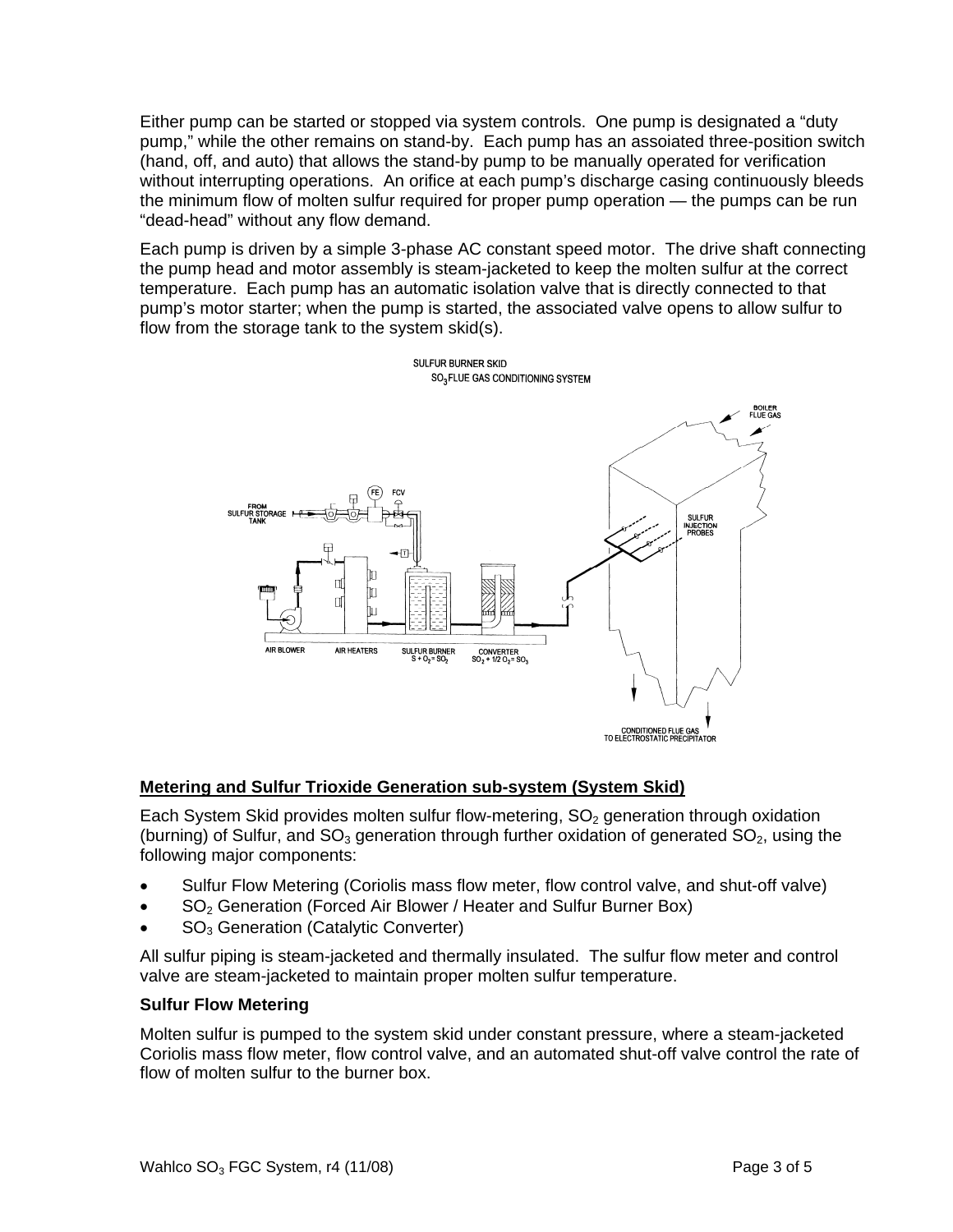Process control uses either an operator set input value (% of unit design sulfur flow) or an  $SO<sub>3</sub>$ ppmy setpoint. When the system is in auto mode (using an  $SO_3$  setpoint), the control system calculates the sulfur flow rate using a plant supplied "linear" signal multiplied by the desired  $SO<sub>3</sub>$ injection concentration (ppmv). This supplied "linear" signal is essentially the system flue gas flow rate; i.e.: as the flue gas flow rate changes, the actual  $SO<sub>3</sub>$  ppmv remains constant. When plant conditions require changes in the injection rate, the unit control system automatically limits the rate at which a change can be made thus preventing a system upset.

Optional biasing control is available for adjusting the desired  $SO<sub>3</sub>$  ppmv as a function of flue gas SO<sub>2</sub> content and/or temperature. Biasing provides increase metering accuracy in installations that have unique conditions or special operational requirements.

# **Process Air Flow and Heating**

A multi-stage constant speed centrifugal blower forces air through a heater box, the sulfur burner box, and converter, eventually delivering  $SO<sub>3</sub>$  to the flue gas duct. The heater box heats the air using Thyristor-controlled electric heaters.

The blower is driven by a simple 3-phase AC constant speed motor. An inlet filter/silencer reduces airborne contaminants and noise. The blower bearings are greased or oil lubricated.

The air heater box is a welded internally insulated fabrication unit that stands vertically on the skid. Five(5) horizontally opposing electrical heating units are flange mounted in the heater box. Air forced through the heater box is heated to the pre-set  $SO<sub>3</sub>$  converter inlet control temperature. The heaters are regulated by a solid state Thyristor that maintains the converter inlet temperature at the setpoint regardless of the sulfur feed rate.

Air flow is automatically controlled using an air flow transmitter and modulating control valve.

# **Sulfur Burning**

The molten sulfur burning box is downstream from the air heater box. The burner box outer shell is constructed of carbon steel and the interior is lined with 2600 °F firebrick.

The molten sulfur enters from the top of the burner box and strikes a leveled firebrick splash block, which is located in the upper part of a firebrick constructed "checker work." The checker work below creates turbulence to assure total combustion of the sulfur/air mixture. A viewing port is provided to visually monitor sulfur flame as the molten sulfur falls onto the splash block.

Hot air from the air heater box raises the burner box temperature above the auto-ignition point of sulfur. At this point, sulfur burns and forms the first oxidation product — sulfur dioxide. As the sulfur burn rate increases, the heater output decreases. When the heater output is zero and the sulfur burn rate continues to increase, the temperature is controlled by increasing the air flow (air quenching).

Once the sulfur burning process has started, sulfur will continue to burn as long as air (oxygen) and a source of heat are available. Shutdown of the unit is gradual and requires as much as a half-hour to burn the residual sulfur in the burner box.

# **Sulfur Trioxide Generation**

The last stage before injection is the conversion of the generated sulfur dioxide into sulfur trioxide. This final conversion process is accomplished using a vanadium Pentoxide dual-layer catalytic converter that provides ample residence time and active sites for  $SO_2$  to  $SO_3$  an exothermic conversion reaction. The dual layer catalyst material is contained within a fixed bed in the 304 stainless steel converter vessel. The vessel is thermally insulated to minimize heat loss. When in full operation, the catalytic converter has a minimum overall efficiency ( $SO<sub>2</sub>$  to  $SO<sub>3</sub>$ ) of 95%.